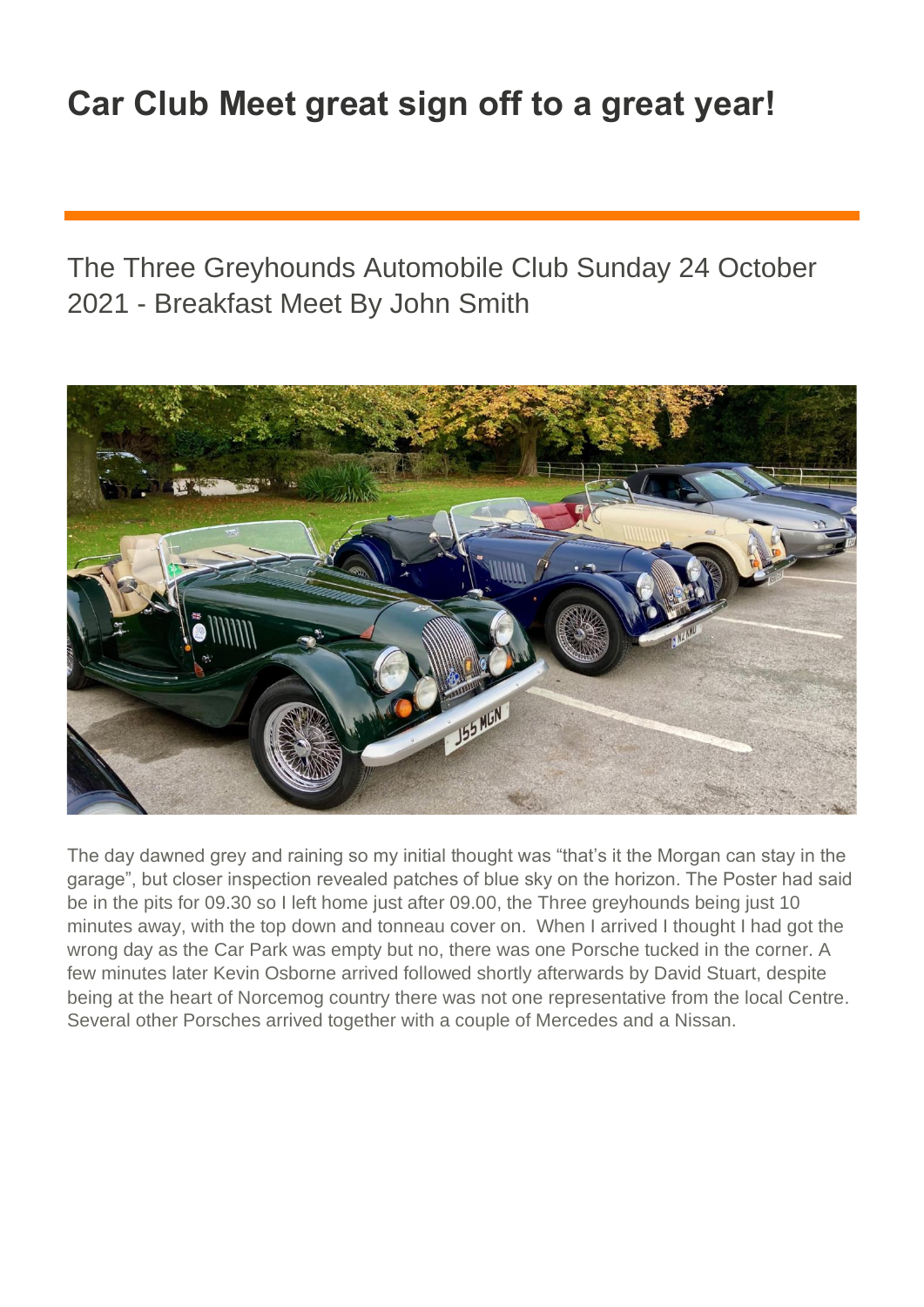The advertising had mentioned coffee and complimentary bacon butties, so whilst waiting small discussion groups formed to discuss everything from suspension mods to the weather. Attention was quickly grabbed by the arrival of three 1930's Morgan three wheelers from the Northwest Centre of the Morgan Threewheeler Club.



The promised refreshments duly arrived and the conversation groups largely moved indoors to enjoy the excellent bacon butties and, by this time, the welcome warming hot coffee.